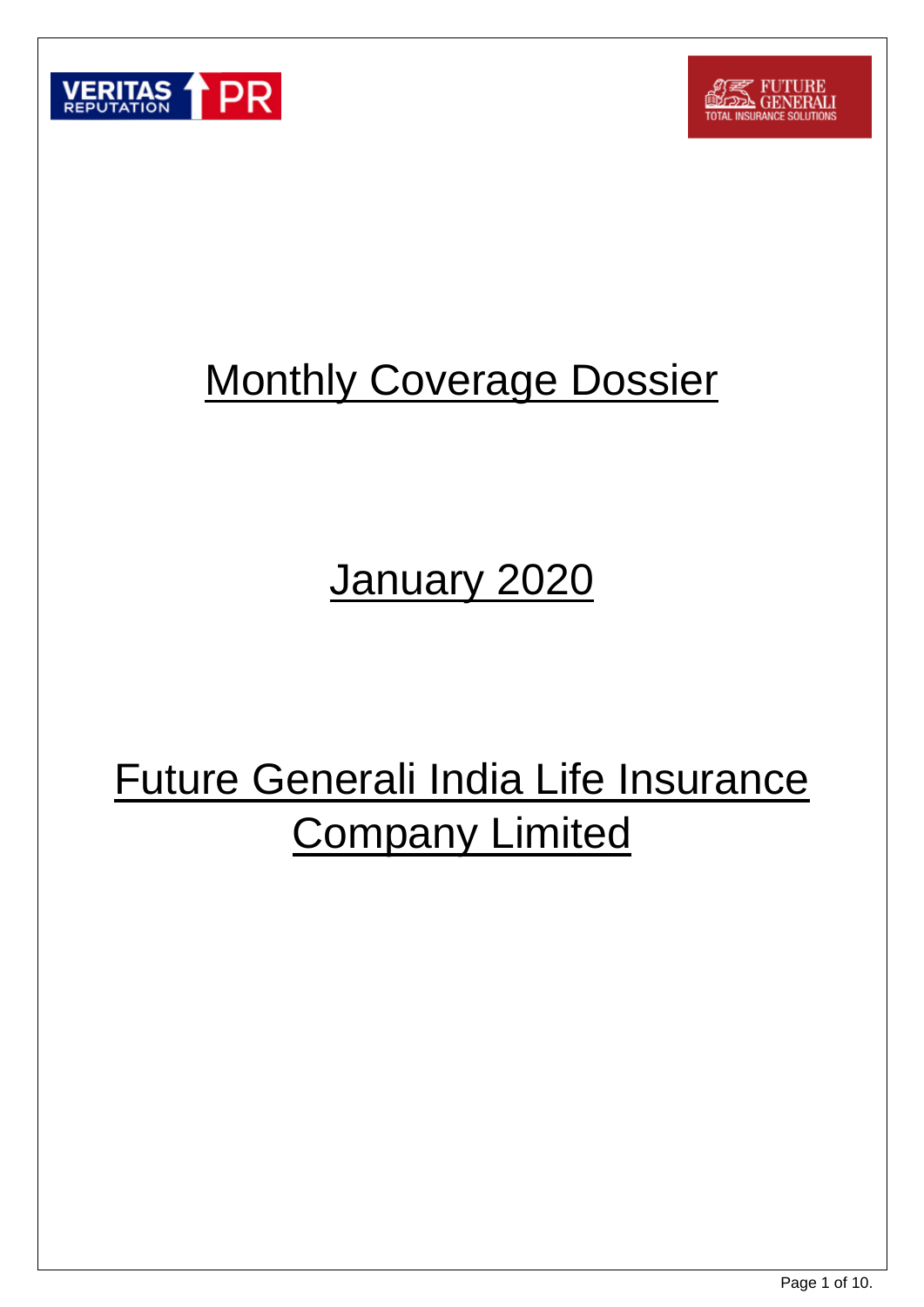

| SR NO.        | <b>OVERVIEW OF ACTIVITIES</b>        | <b>KEY PUBLICATIONS</b>           |
|---------------|--------------------------------------|-----------------------------------|
|               | <b>Authored Article:</b>             | Silicon India Magazine (Print and |
|               | Creating a cyber secure              | online)                           |
|               | organisation                         |                                   |
|               | Spokesperson: Mr. Pawan Chawla       |                                   |
| $\mathcal{P}$ | Industry story participation         | Financial Express (print)         |
|               | About Insurance                      |                                   |
|               | Spokesperson: Mr. Shreeraj Deshpande |                                   |
| 3             | Industry story participation         | Deccan Herald (online)            |
|               | Post-budget reaction                 | Top News (online)                 |
|               | Spokesperson: Ms. Jyoti Vaswani      | City Air News (online)            |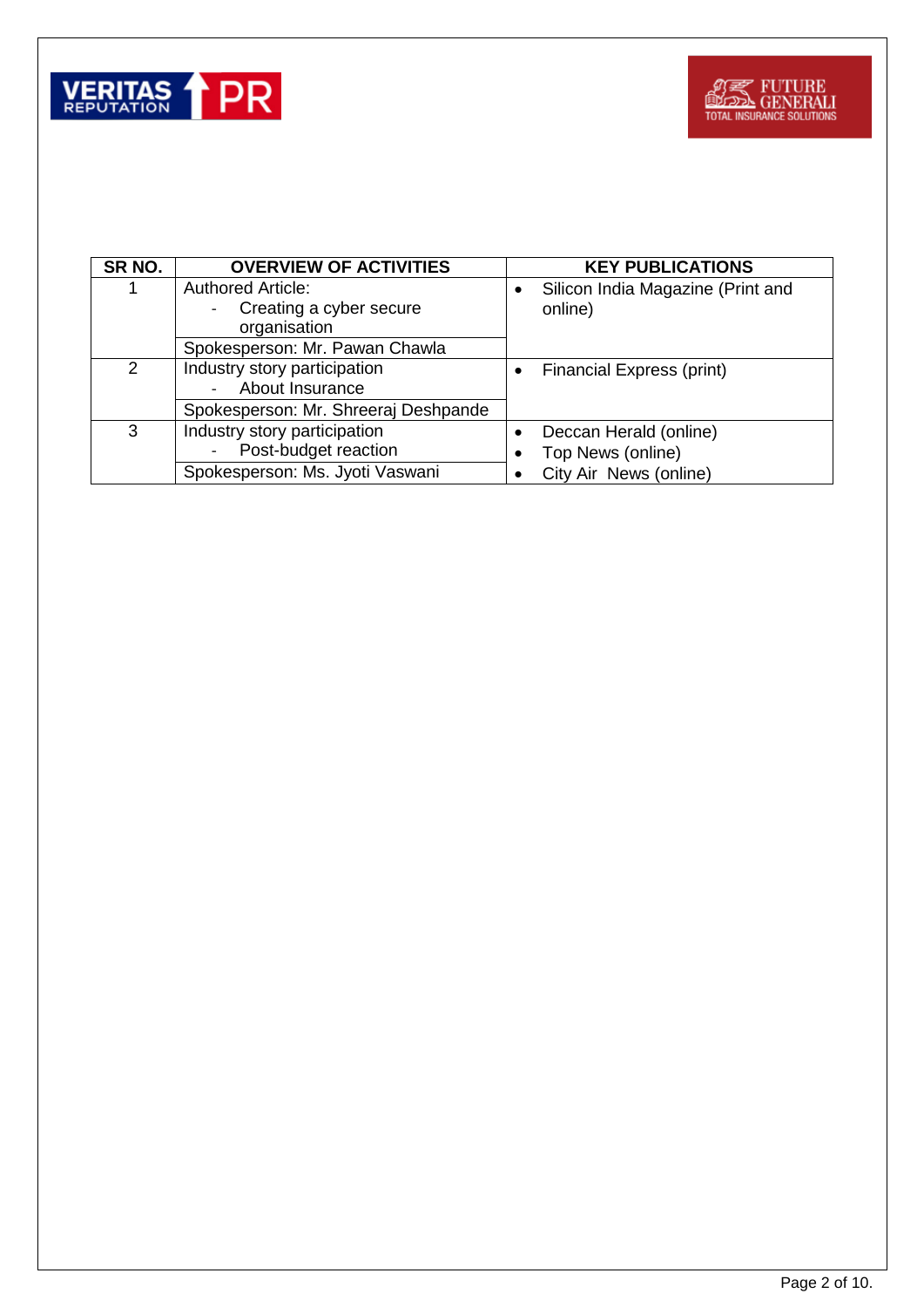

| Sr. no                                                     | <b>Publication</b>                    | <b>Headline</b>                                                                      |                     | Coverage<br>appeared    |  |
|------------------------------------------------------------|---------------------------------------|--------------------------------------------------------------------------------------|---------------------|-------------------------|--|
|                                                            | Spokesperson - Pawan Chawla           |                                                                                      |                     |                         |  |
|                                                            | <b>Authored Article</b>               |                                                                                      |                     |                         |  |
|                                                            | Silicon India<br>Magazine             | Creating a cyber secure organisation                                                 | Jan 2020<br>edition | <b>Print and Online</b> |  |
|                                                            | Spokesperson – Mr. Shreeraj Deshpande |                                                                                      |                     |                         |  |
| <b>Industry Story Participation (About Insurance)</b>      |                                       |                                                                                      |                     |                         |  |
|                                                            | Financial<br><b>Express</b>           | On health Insurance                                                                  | 15-Jan-20           | Print                   |  |
| Spokesperson - Ms. Jyoti Vaswani                           |                                       |                                                                                      |                     |                         |  |
| <b>Industry Story Participation (Post-budget reaction)</b> |                                       |                                                                                      |                     |                         |  |
| 1                                                          | Deccan Herald                         | Nirmala Sitharaman chose to be prudent in<br><b>Budget</b>                           | 02-Feb-20           | Online                  |  |
| $\overline{2}$                                             | <b>Top News</b>                       | Union Budget 2020 Reactions by Jyoti<br>Vaswani Future Generali India Life Insurance | $01$ -Feb-20        | Online                  |  |
| 3                                                          | <b>City Air News</b>                  | Industry reactions on Union Budget 2020-21                                           | $01$ -Feb-20        | Online                  |  |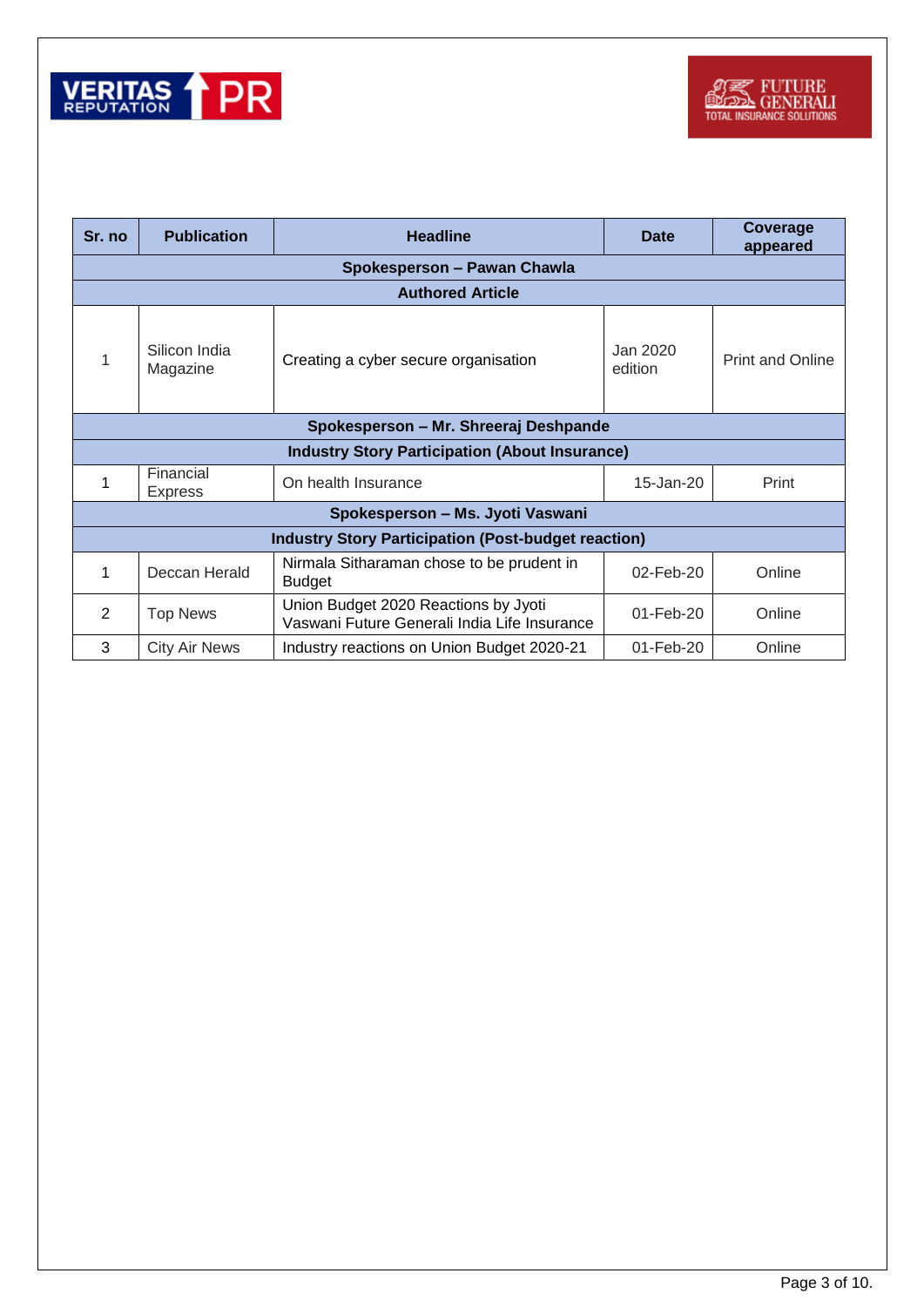

|              | Published Date: January 2020 edition | Publication: | Silicon India Magazine |
|--------------|--------------------------------------|--------------|------------------------|
| Edition:     | Bangalore                            | Page No:     |                        |
| Circulation: |                                      |              |                        |

#### **CIO INSIGHTS**

### **CREATING A CYBER SECURE ORGANIZATION**

#### ▶ Bu Pawan Chawla, CIO, Future Generali

An Information Security & Technology Professional with 18+ years of experience in Cyber Security, Pawan is ensuring optimal utilization of resources



technology becomes more important in our lives.no data is safe. Cybersecurity awareness training is essential to a platform to share the

knowledge that organizations can't afford to overlook.

Organization data is at risk. Organization employees may be hostages in the next threat from a highly skilled hacktivist or criminal. For several years now, most of the digital attacks to exploit the human factor is through phishing attempts and related efforts

Malicious hackers and attackers seek to trick users into granting them necess to a digital resource, long before they will try to hack their way in. To Simply put: People are the weakest link in any organization's cyber security defenses. And that's why employees are usually the first targets of cyber-attackers who use tactics and tools such as ransomware, spear phishing,

malware, and social engineering.<br>
Understanding the importance of Information Security Awareness in an Organization

The organization relies on employees as their primary resource for conducting business and interacting with customers. Of course, simple, repetitive tasks can be automated. But people will always be behind every automated task and on the other end of every phone call, email and chat sea-

Pawan Chawla, cio

sion. And people represent the "humanfactor" in the cross hackle of cyber attackers. The only defense against such attacks is education.

Important to note, cybersecurity training must be repetitive, updated and constantly tested. Because of the rapidly changing environment and a long list of vulnerabilities, security awareness training also cannot involve a one-shot approach or a "set it and forget it" program.

Let us understand the Rel-<br>evance of Information Security Awareness Training

Information Security Awareness training must start with the organi-

zation acknowledgment that its employees are the weakest cybersecurity link. Employees in an organization are the first line of defense against eyber-attack.

#### Information Security Awareness<br>shall consist of areas of exploitation, few of them are listed below

1. Spam - Spam is the main method of attack, not limited to direct email. 2. Social Engineering - Social en-

gineering uses a variety of tools and recourses to gain access to targeted resources, it occurs when one person fools another into giving up access to a resource.

3. Phishing-Phishing intends to lead the uneducated user to click on dengerous links to gain access to employces' uscruames, passwords, personally identifiable information, even linencial information.

4. Vishing A vishing is conducted by Voice email, VOIP (Voice over IP), or landline or cellular telephone.

5. Spear phishing Spear phishing target high-profile individuals or people with access to valuable digital assets. 6. Advance Malware Advance malware is a specific target mission attack typically aimed at an enterprise.

7. Ransomware Ransomware attempts to steal credentials in the memory and altempts to propagate through the network using stolen credential or exploits.

And 31 Super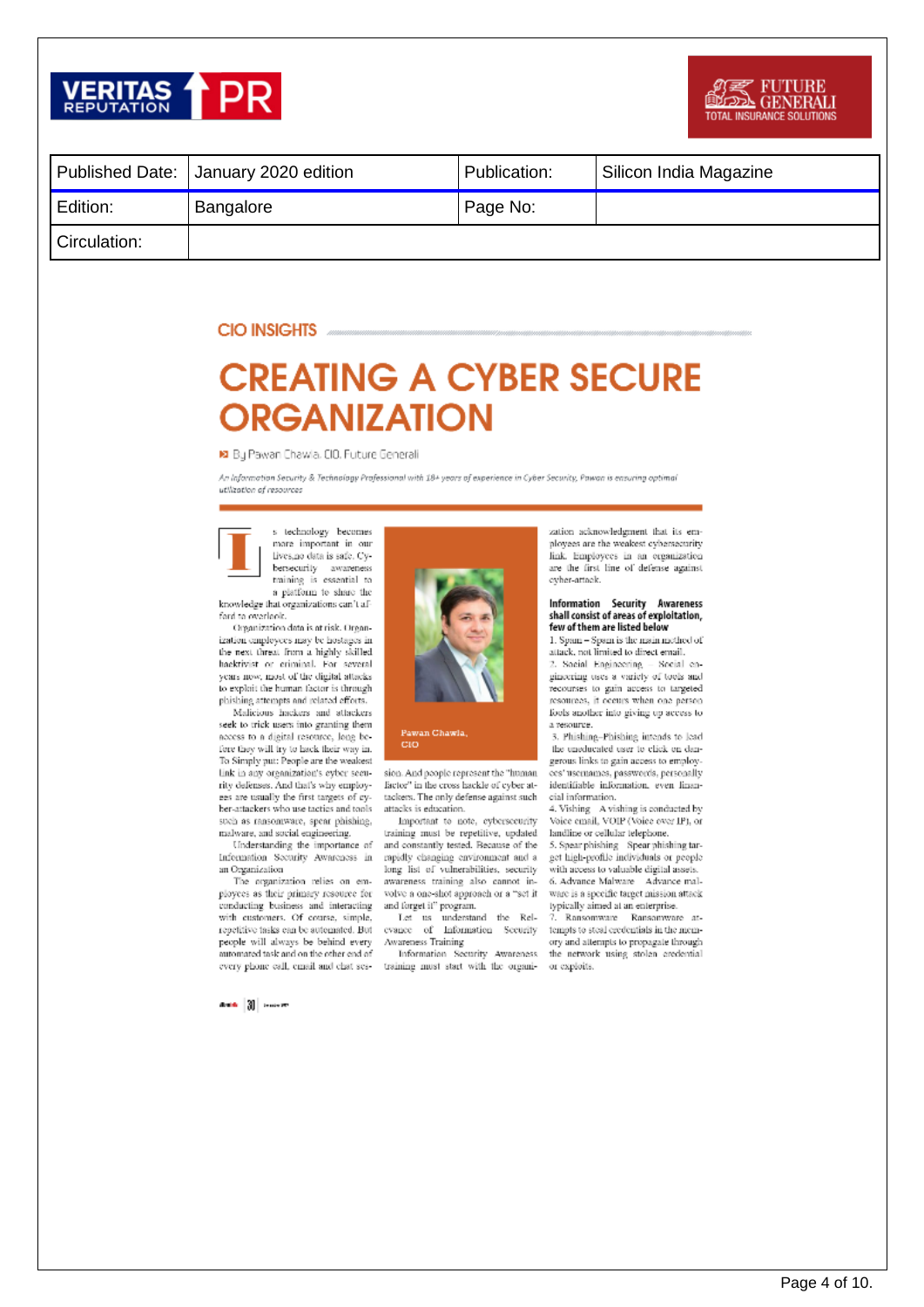## **ERITAS**



#### Best practice to follow for Information security Awareness Program

There are seven practices to be followed before developing. an organization's security awareness education program, 1. Security program shall comply with all local regulator

and laws. 2. Getting all on board, ALL MEAN ALL, the entire or-

ganization. All or Nothing<br>3. Create a clear communication plan

4. Make training, intriguing and entertaining

S. Incorporate baseline assessment

6. Enforce, review and repeat.

7. Create a culture of reinforcement and motivation for constant vigilance and fearning

#### Define Goal and Objective of Information Security Awareness Training

The reason behind developing an organizations information security awareness program is understood in the simplest term: SECURITY. the security of that data is the ladder to organization success and future business and growth.

And because employees are the mest common target Final occurse employees are the mest common target<br>for hackers, it is essential for employees to have the proper<br>training to recognize the threats and act to protect for an organization.

Where and how to start an Information Security Aware ness Program?

Following are the steps I recommend for an organization to start an Information Security Awareness Program. 1. Identify the organization Information security re-

quirement of an organization as they apply employees. 2. Determine the mode of delivery e.g. in-person, video,

online, hands-on, etc. 3. Appropriate content is the key to the success of the program. Content can range from posters, email phish test, onsite presentation and testing

4. The setting expectation with employees plays an intportant role. Expectation shall clearly define, requirements and expected results.

5. Since every employee has different priority, multiple training sessions to be organized or planned.<br> $6.$  Deliver training according to the expectation

 $\operatorname{\mathsf{set}}$  prior. <br>  $\begin{minipage}{0.9\linewidth} \begin{tabular}{ccc} \texttt{7.} \end{tabular} \begin{tabular}{ccc} \texttt{3.} \end{tabular} \begin{tabular}{ccc} \texttt{4.} \end{tabular} \begin{tabular}{ccc} \texttt{8.} \end{tabular} \end{minipage}$ 

as possible. 8. Conduct post-training sessions to determine the ef-

fectiveness of the training. 9. Re-evaluate the training and training medium for ef-

fectiveness and adapt accordingly. 10. Correlate the implementation of training with security incidents to determine practical impact.

It is important for an employee to have a positive experience otherwise training will be seen as a burden on compliance than a vital mean of protecting the organization.  $\Box$ 

street 31 issue on

Cybersecurity training must be repetitive, updated and constantly tested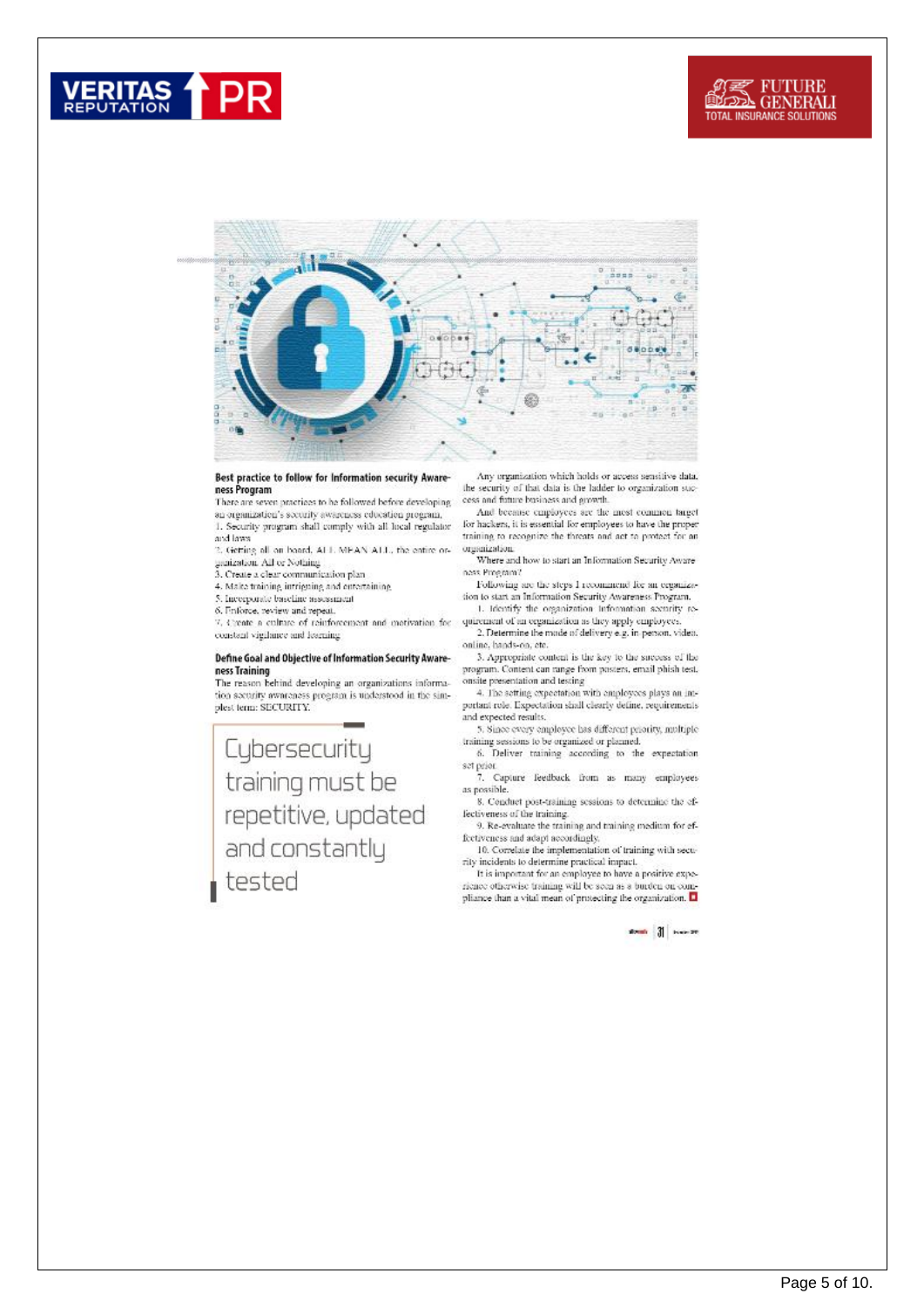



| Date        | Jan 2020                                                                        |
|-------------|---------------------------------------------------------------------------------|
| Publication | Silicon India Magazine                                                          |
| Headline    | Creating a cyber secure organisation                                            |
| Link        | https://finance.siliconindia.com/viewpoint/cxoinsights/creating-a-cyber-secure- |
|             | organization-nwid-21266.html                                                    |

#### siliconindia





Creating A Cyber Secure Organization



#### Payne Chawle, C/O. Future General!

An Information Security & Technology Professional with 184 years of experience in Cyber Security, Power<br>is ensuring optimal utilization of resources

la technology becomes more important in our lives,<br>no data la sefe. Cybersecurity awareness training is<br>essential to a glatform to share the knowledge that<br>organizations can't efford to overlook.

Organization data is at risk. Organization employees<br>may be hostages in the next threat from a highly<br>skilled hosticitat or criminal. For several years now,<br>most of the digital attacks to exploit the human<br>factor is throug efforts.

Melatous heckers and attackers seek to trick users into granting them access to a digital resource, long be the manner of the trial property of the property of the property of the system of the system of the system of the

Understanding the Importance of Information<br>Security Avronmess in an Organization

The organization relies on employees as their primary resources and interesting business and interesting in the content of contents and represent and on the set of the set of the set of the set of the set of the set of th the aross haddle of cyber attackers. The only<br>defense against such attacks is education.

Important to note, cybersecurity training must be<br>regatitive, updated and constantly tested. Decause of the regidly changing environment and a long lat<br>of vulnerabilities, security awareness training also connot involve a onershot approach or a 'set it and forget it' program

dengerous links to gein ecoess to employees' usemernes, gesswords,<br>geroonally identifiable information, even financial information.

4. Vishing:Antshing is conducted by Valce amail, VOIP (Valce over IP), or<br>landline or cellular telephone.

5. Spear phlahing Spear phlahing target high-profile individuals or people with access to valuable digital assets.

6. Advence Malware, Advence malware is a specific target mission attack. typically aimed at an enterprise.

7. Rensomment-Rensommere ettempte to sted oredentials in the memory<br>and attempts to propagate through the network using stalen aredential or exploits.

Cybersycurity training must be repetitive, updated and constantly tested

Best practice to follow for information security Amsreness Program<br>There isne issuen i practices its ibe followed before ideveloping ion organization's security awareness education program,

1. Security program shall comply with all local regulator and laws<br>2. Getting all on board, ALL MEAN ALL, the entire organization. All or

- Nothing<br>2. Create a clear communication plan
- 4. Make training intriguing and entertaining

5. Incorporate baseline assessment

- 
- 

Define Coal and Objective of Information Security Aware-ness Training The reason behind developing an organizations information security:<br>awareness.program.is.understood.in.the.simplest.term: SECURITY.

Any organization which holds or access sensitive data, the security of that<br>data is the ladder to organization success and future business and growth.

And because employees are the most common target for hackers, it is expential for employees to have the proper training to recognize the threats and act to protect for an organization.

Where and how to start an information Security Awareness Program?

Pollowing one the steps I recommend for an organization to start on<br>Information Security Awareness Program,

1. Identify the organization information security regulrement of an organization as they apply employees.

2. Determine the mode of delivery e.g. Imperson, video, online, handsron, sto

2. Appropriate content is the key to the success of the program. Content. can rence from posters, email phish test, oriste presentation and testing.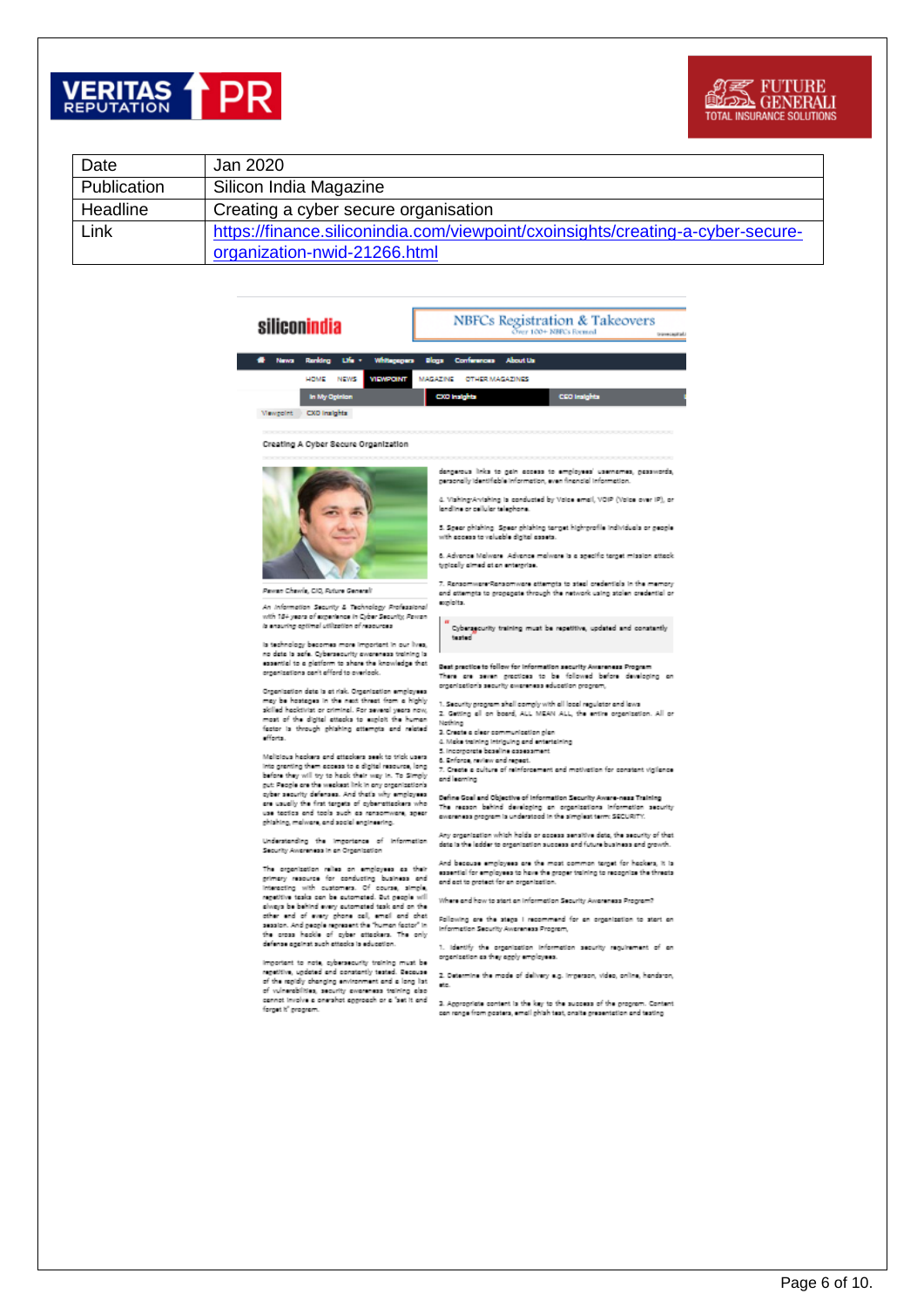

| Published<br>Date: | 15 Jan 2020                                                  | Publication: | The Financial Express |
|--------------------|--------------------------------------------------------------|--------------|-----------------------|
| Edition:           | Mumbai, New Delhi, Bangalore,<br>Kolkata, Hyderabad, Chennai | Page No:     | 13                    |
| Circulation:       | 15000                                                        |              |                       |

#### ON HEALTH INSURANCE

Shreeraj Deshpande, chief operating officer,<br>Future Generali India Insurancer

Standardising general clauses in health insurance contracts will go a long way in bringing down customer grievances and was very much required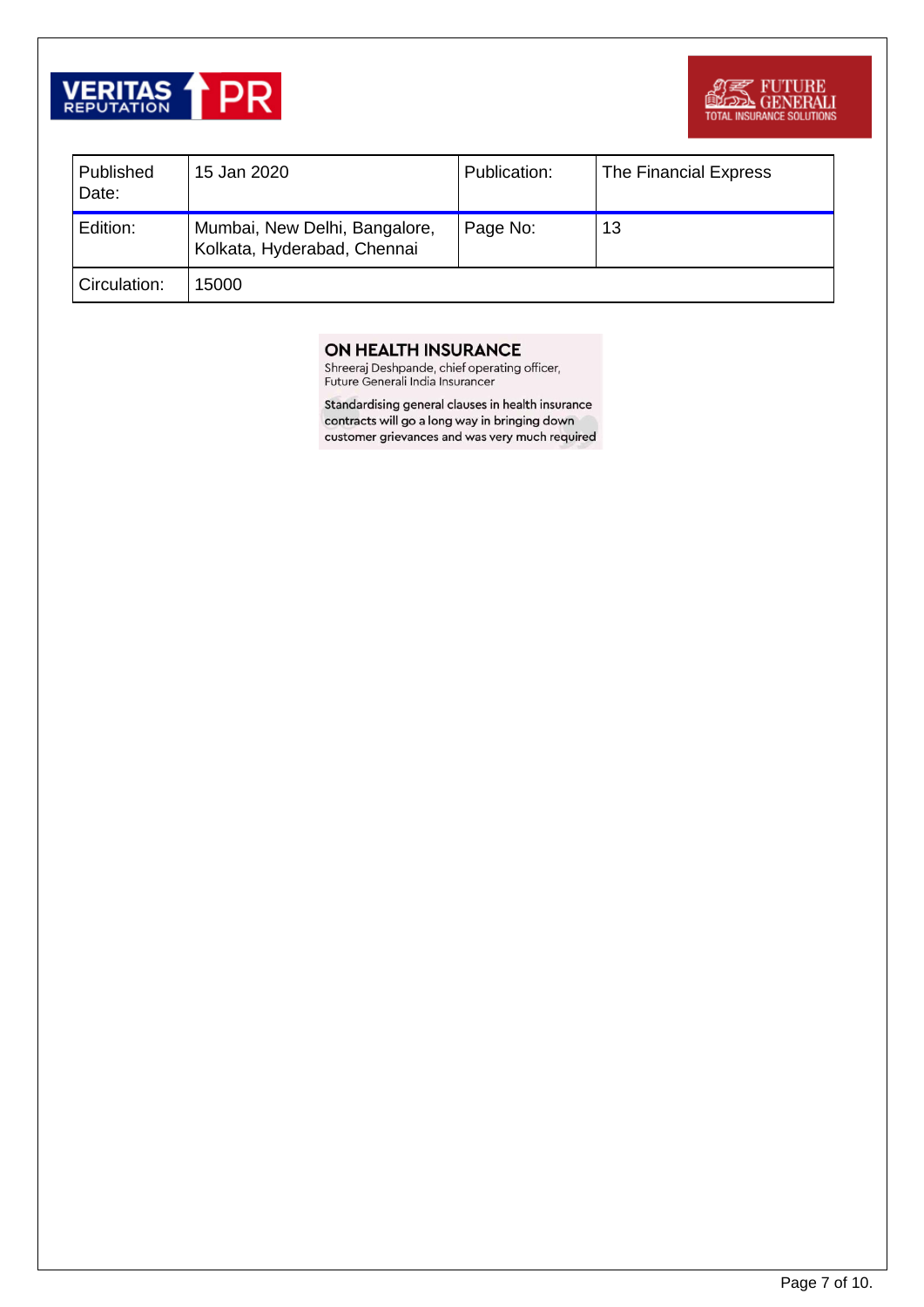



| Date        | 02 February 2020                                                      |
|-------------|-----------------------------------------------------------------------|
| Publication | Deccan Herald                                                         |
| Headline    | 'Nirmala Sitharaman chose to be prudent in Budget'                    |
| Link        | https://www.deccanherald.com/business/budget-2020/nirmala-sitharaman- |
|             | chose-to-be-prudent-in-budget-800803.html                             |



#### 'Nirmala Sitharaman chose to be prudent in Budget'

 $\circ$   $\bullet$   $\bullet$ 

DHNS, FEB 02 2020, 15:48PM IST | UPDATED: FEB 02 2020, 15:48PM IST



#### By Jyoti Vaswani

The Union Budget 20-21 demonstrates the Finance Minister's aim of maintaining a steady policy path with emphasis on welfare construct and has taken more imperative steps in the right direction. The budget has sought to entrench the primary engine of growth viz. consumption in the form of personal tax cuts. Counter cyclical fiscal measures to provide stimulus to the economy would have been desirable. However, the FM has chosen to be prudent. Despite being placed with a restrained fiscal scenario, the government has kept the fiscal deficit target under control, even as the capital expenditure target has been raised, thus boding well for reviving the economy.

(The author is Chief Investment Officer at Future Generali India Life Insurance)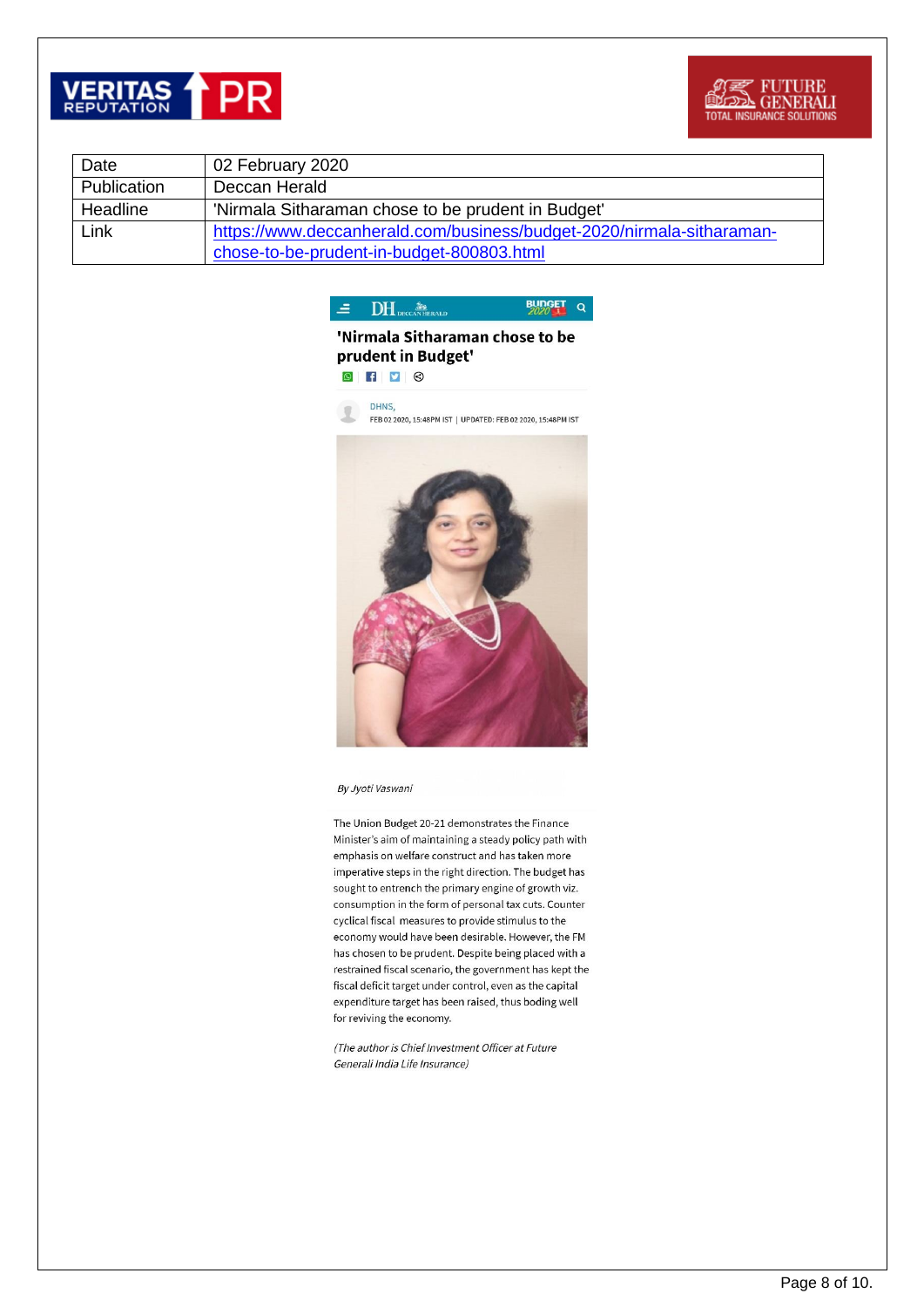



| Date        | 01 February 2020                                                                                                  |
|-------------|-------------------------------------------------------------------------------------------------------------------|
| Publication | <b>Top News</b>                                                                                                   |
| Headline    | Union Budget 2020 Reactions by Jyoti Vaswani Future Generali India Life<br>Insurance                              |
| Link        | https://www.topnews.in/union-budget-2020-reactions-jyoti-vaswani-future-<br>generali-india-life-insurance-2411129 |



Analyst View

Company Results

**Banking Sector** 

Auto Sector

Forex Update

Real Estate

Home » Union Budget 2020 Reactions by Jyoti Vaswani Future Generali India Life Insurance

### Union Budget 2020 Reactions by Jyoti Vaswani Future Generali India Life Insurance

SUKANT SHARMA @ 1 FEBRUARY 2020



Union Budget 2020 has led to steep decline in Indian stock market as market participants were expecting relief from LTCG tax and some other sops. However, the finance minister hasn't offered much to cheer the markets. Reactions to the Union Budget by Ms. Jyoti Vaswani, Chief Investment Officer, Future Generali India Life Insurance follow....

The Union Budget 20-21 demonstrates the Finance Minister's aim of maintaining a steady policy path with emphasis on welfare construct and has taken more imperative steps in the right direction. The

budget has sought to entrench the primary engine of growth viz. consumption in the form of personal tax cuts. Counter cyclical fiscal measures to provide stimulus to the economy would have been desirable.

However, the FM has chosen to be prudent. Despite being placed with a restrained fiscal scenario, the government has kept the fiscal deficit target under control, even as the capital expenditure target has been raised, thus boding well for reviving the economy.